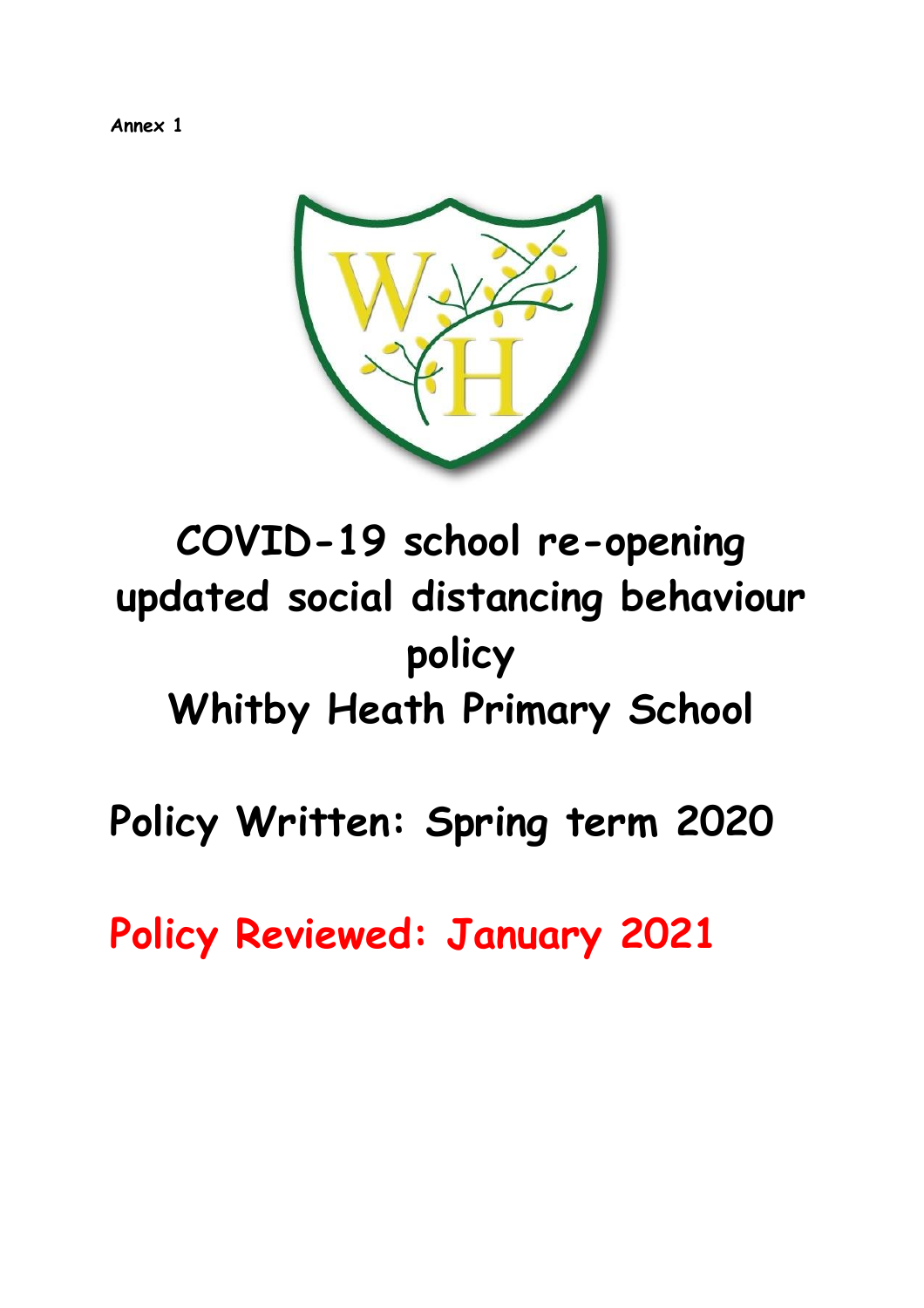## **Context:** Due to the impact of COVID-19 on how we operate as a school, it has been necessary to update some of our policies.

## **Covid-19 and social distancing**

Although we are working in exceptional times, our first priority remains to keep children safe at Whitby Heath. Therefore, in line with Government guidelines we are implementing a clear approach to social distancing in a number of important areas. This means:

- Sitting children at desks that are at least 2 metres apart where possible.
- Ensuring everyone queues further apart than normal where possible.
- Keeping apart when in the playground or doing any physical exercise.
- Visiting the toilet one after the other.
- Staggering break times.
- Putting distancing guidelines on the floor in corridors and in classrooms where possible
- Avoiding large gatherings, such as assemblies.

In line with this approach, we expect children as well as adults to follow these guidelines. We will support children to do this by discussing them regularly and linking them to our Whitby Heath values.

We recognise that this will be could be challenging in some situations, particularly for younger pupils and those with special educational needs. Staff will implement social distancing measures as far as they are practicably able to, whilst ensuring children are kept safe and well cared for. A separate risk assessment will be carried out for children with Education, Health and Care Plans (EHCPs).

There may also be exceptional situations where social distancing is superseded by our duty of care towards them (such as if a child seriously hurts themselves). In these situations, staff will again take all possible precautions, whilst ensuring that these pupils remain safe and are well cared for.

In all other circumstances, the expectation for social distancing and safe behaviour is now an important part of our behaviour policy. This is intended to ensure that pupils can learn and thrive in a positive, orderly and safe environment.

This policy should typically be applied proportionately for younger pupils to encourage positive and safe behaviour rather than to apply sanctions for accidental lapses. For older pupils, there may be situations where they are